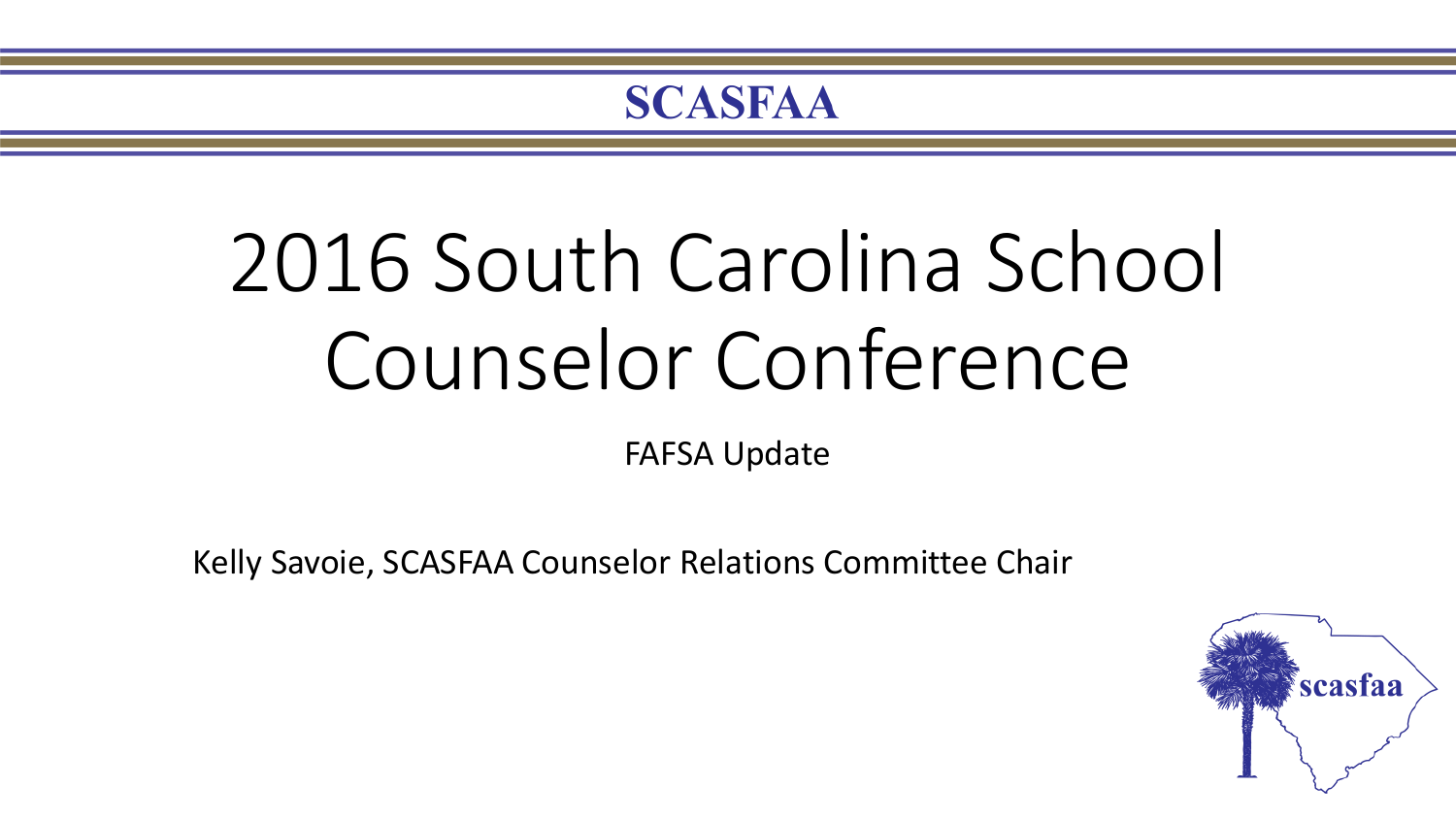### FSA ID

- May 2015 moved from a PIN to FSA ID
	- FSA ID is a username and password to login to US Dept of Ed websites
	- It is your electronic signature

Important Tips:

-Student and Parent must have different FSA IDs

-Student and parent must use different e-mail addresses when creating FSA ID

scasfaa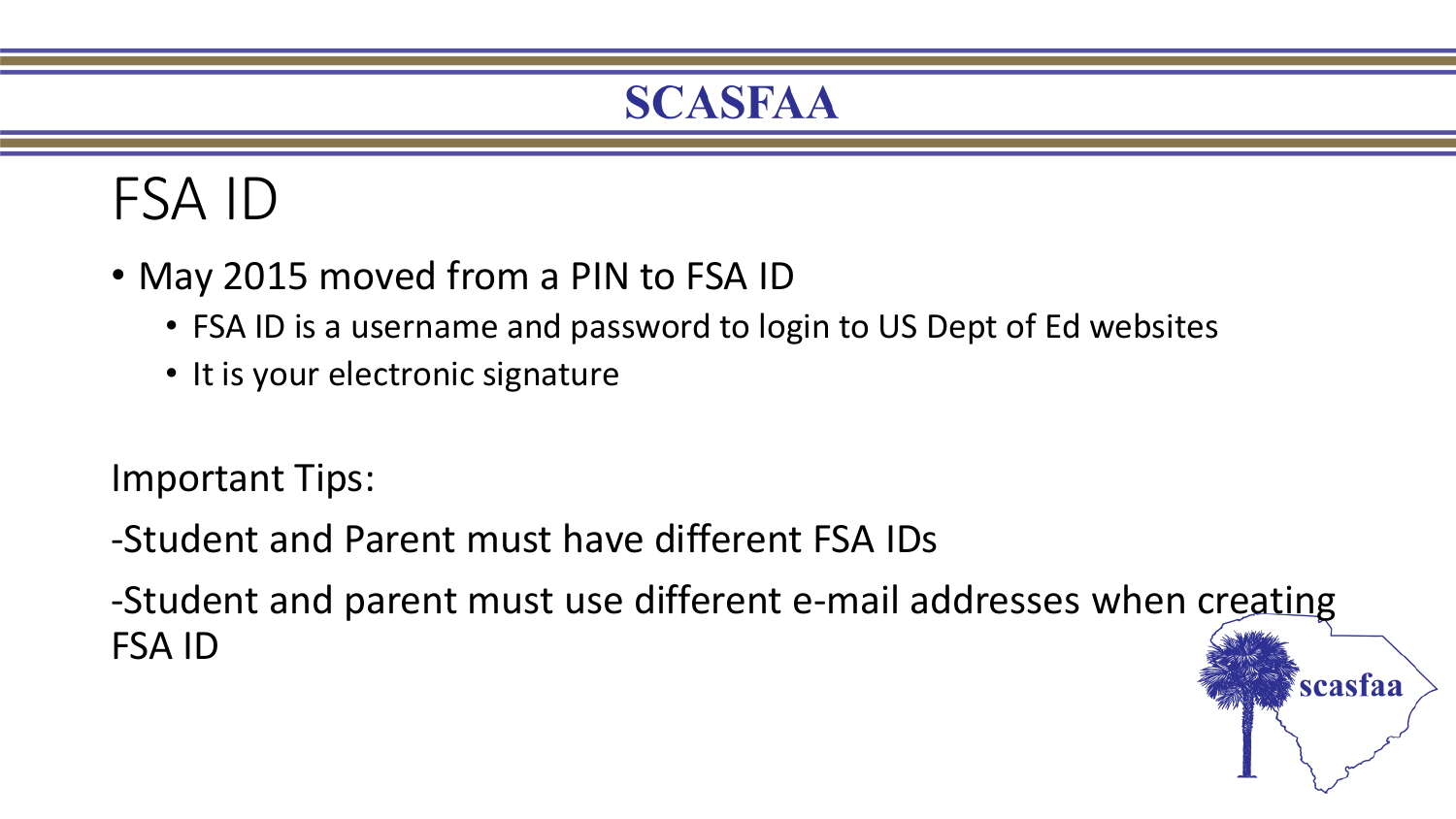### FAFSA Changes 2017-2018

- Earlier FAFSA Launch available as of October 1, 2016
	- October  $1^{st}$  launch will be permanent (versus January  $1^{st}$ )
	- Prepare Students August / September with FSA ID and FAFSA Details October
		- Encourage sooner better
- Earlier Income Info Required
	- For 2017-18 FAFSA use **2015** Income and tax information (the same tax information that was used for 2016-17 FAFSA)

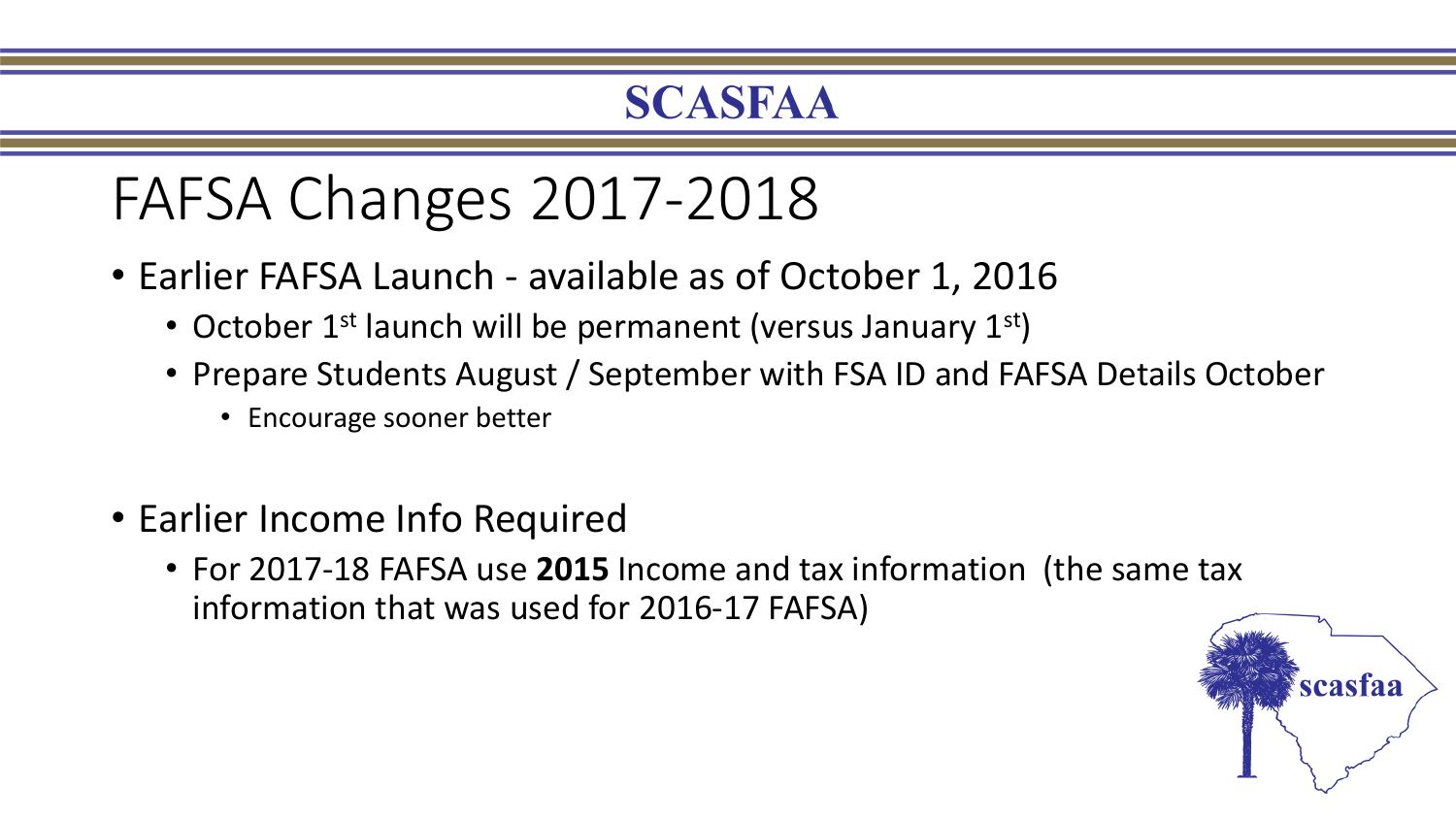## Benefits of Changes to Students

- Benefit #1: Alignment
	- Many college admissions application deadlines occur in the fall
	- Financial aid application done at same time = less confusion
- Benefit #2: Certainty
	- No need to estimate tax info
	- IRS Data Retrieval Tool available immediately
	- Expected Family Contribution known earlier (helps with assessing net costs)
- Benefit #3: Less Pressure
	- More time before (most) state and school deadlines